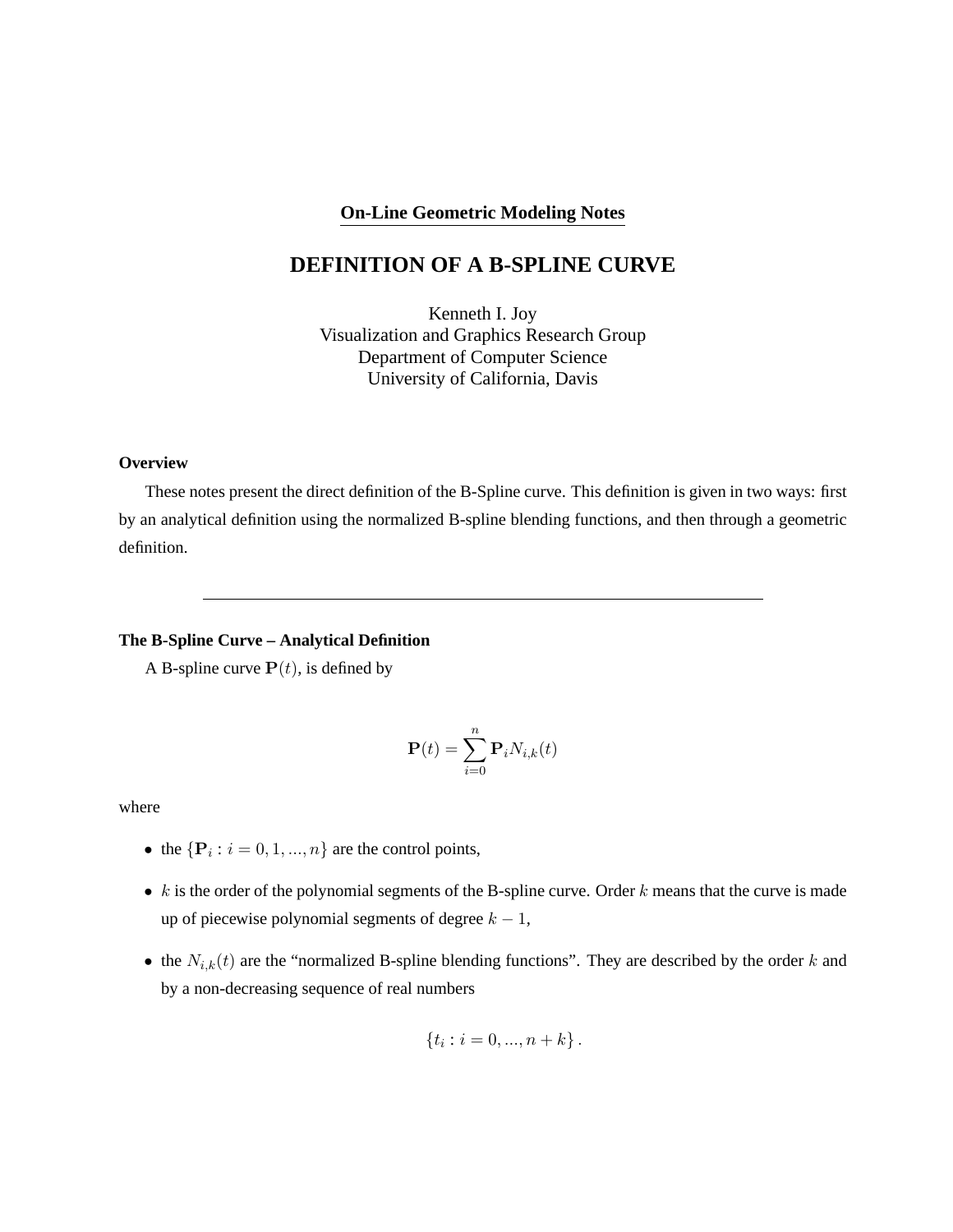normally called the "knot sequence". The  $N_{i,k}$  functions are described as follows

$$
N_{i,1}(t) = \begin{cases} 1 & \text{if } u \in [t_i, t_{i+1}), \\ 0 & \text{otherwise.} \end{cases}
$$
 (1)

and if  $k > 1$ ,

$$
N_{i,k}(t) = \frac{t - t_i}{t_{i+k-1} - t_i} N_{i,k-1}(t) + \frac{t_{i+k} - t}{t_{i+k} - t_{i+1}} N_{i+1,k-1}(t)
$$
\n(2)

• and  $t \in [t_{k-1}, t_{n+1})$ .

We note that if, in equation (2), either of the  $N$  terms on the right hand side of the equation are zero, or the subscripts are out of the range of the summation limits, then the associated fraction is not evaluated and the term becomes zero. This is to avoid a zero-over-zero evaluation problem. We also direct the readers attention to the "closed-open" interval in the equation (1).

The order k is independent of the number of control points  $(n + 1)$ . In the B-Spline curve, unlike the Bézier Curve, we have the flexibility of using many control points, and restricting the degree of the polymonial segments.

### **The B-Spline Curve – Geometric Definition**

Given a set of Control Points  $\{P_0, P_1, ..., P_n\}$ , an order k, and a set of knots  $\{t_0, t_1, ..., t_{n+k}\}$ , the B-Spline curve of order  $k$  is defined to be

$$
\mathbf{P}(t) = \mathbf{P}_l^{(k-1)}(t) \text{ if } u \in [t_l, t_{l+1})
$$

where

$$
\mathbf{P}_{i}^{(j)}(t) = \begin{cases} (1 - \tau_{i}^{j}) \mathbf{P}_{i-1}^{(j-1)}(t) + \tau_{i}^{j} \mathbf{P}_{i}^{(j-1)}(t) & \text{if } j > 0, \\ \mathbf{P}_{i} & \text{if } j = 0. \end{cases}
$$

and

$$
\tau_i^j = \frac{t - t_i}{t_{i+k-j} - t_i}
$$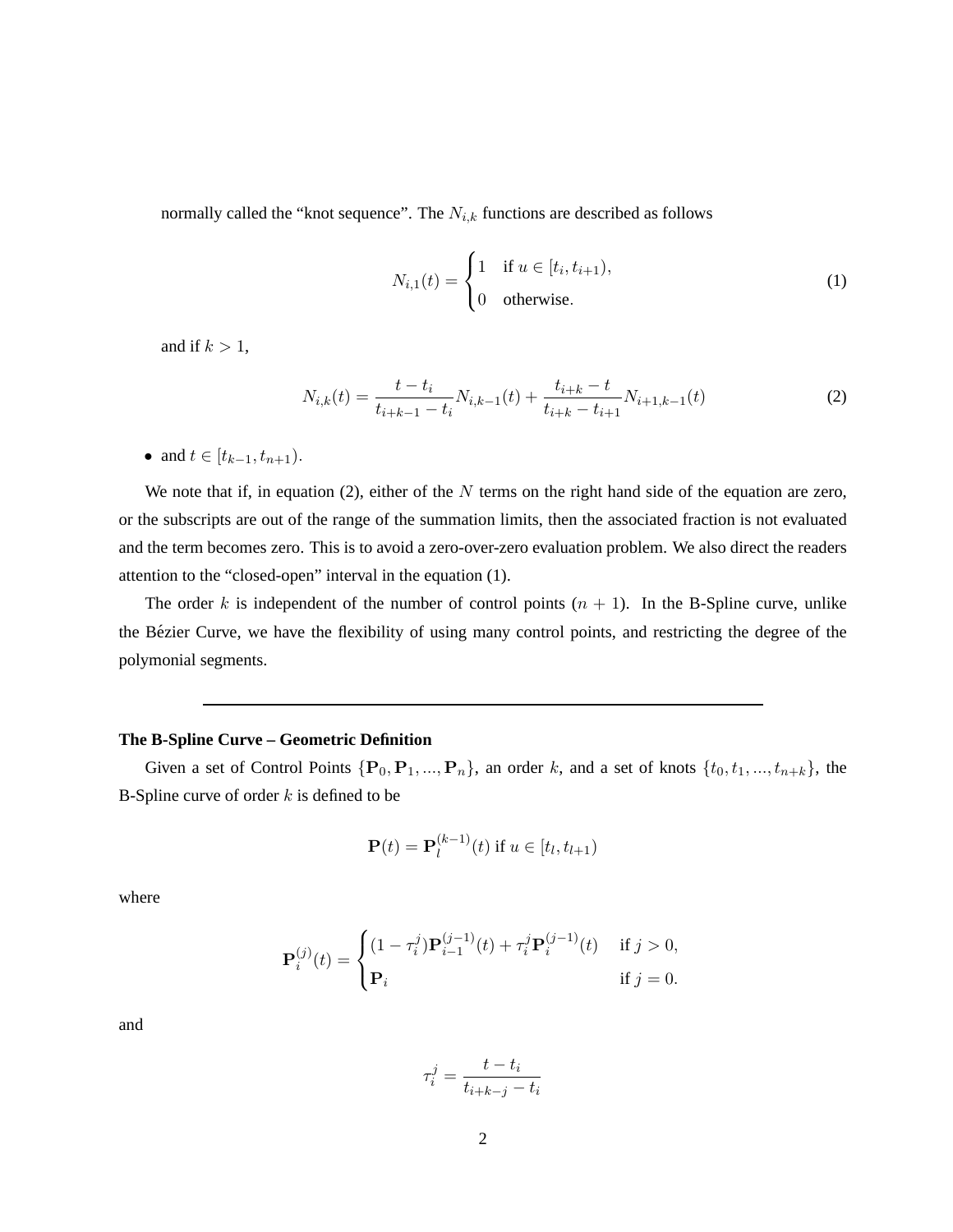It is useful to view the geometric construction as the following pyramid

. . .  ${\bf P}_{l-k+1}$  $\mathbf{P}^{(1)}_{l=1}$  $l-k+2$  $\mathbf{P}_{l-k+2}$  P $_{l-i}^{(2)}$  $l-k+3$  ${\bf P}^{(1)}_{l-k+3}$  ·  ${\bf P}_{l-k+3}$  ${\bf P}_{l-k+4}$ •  ${\bf P}^{(k-2)}_{l-1}$  $l-1$  ${\bf P}_l^{(k-1)}$ l  $\mathbf{P}_l^{(k-2)}$ l ·  $\mathbf{P}_{l-2}$  P $\begin{matrix} \mathbf{P}^{(2)}_{l-1} \end{matrix}$  $l-1$  $\mathbf{P}^{(1)}_{l-}$  $\begin{array}{ccc} (1) & & \\ l-1 & & \end{array}$  $\mathbf{P}_{l-1}$  P $_{l}^{(2)}$ l  $\mathbf{P}_{l}^{(1)}$ l  ${\bf P}_l$ . . .

Any P in this pyramid is calculated as a convex combination of the two P functions immediately to it's left.

**All contents copyright (c) 1996, 1997, 1998, 1999 Computer Science Department, University of California, Davis All rights reserved.**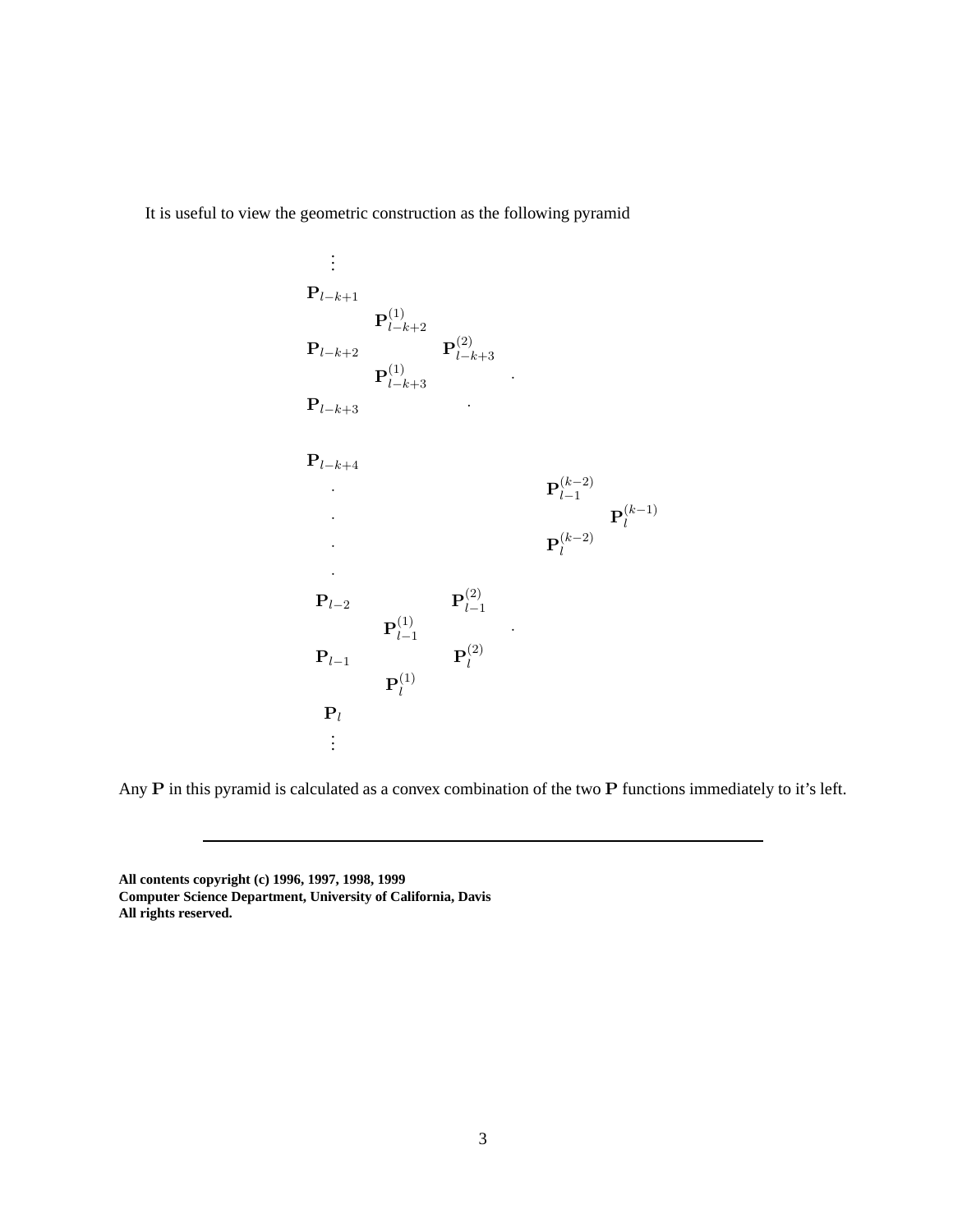### **On-Line Geometric Modeling Notes**

# **THE UNIFORM B-SPLINE BLENDING FUNCTIONS**

Kenneth I. Joy Visualization and Graphics Research Group Department of Computer Science University of California, Davis

### **Overview**

The normalized B-spline blending functions are defined recursively by

$$
N_{i,1}(t) = \begin{cases} 1 & \text{if } u \in [t_i, t_{i+1}) \\ 0 & \text{otherwise} \end{cases}
$$
 (1)

and if  $k > 1$ ,

$$
N_{i,k}(t) = \left(\frac{t - t_i}{t_{i+k-1} - t_i}\right) N_{i,k-1}(t) + \left(\frac{t_{i+k} - t}{t_{i+k} - t_{i+1}}\right) N_{i+1,k-1}(t)
$$
\n(2)

where  $\{t_0, t_1, ..., t_{n+k}\}$  is a non-decreasing sequence of knots, and k is the order of the curve.

These functions are difficult to calculate directly for a general knot sequence. However, if the knot sequence is uniform, it is quite straightforward to calculate these functions – and they have some suprising properties.

### **Calculating the Blending Functions using a Uniform Knot Sequence**

Assume that  $\{t_0, t_1, t_2, ..., t_n\}$  is a uniform knot sequence, *i.e.*,  $\{0, 1, 2, ..., n\}$ . This will simplify the calculation of the blending functions, as  $t_i = i$ .

**Blending Functions for k = 1**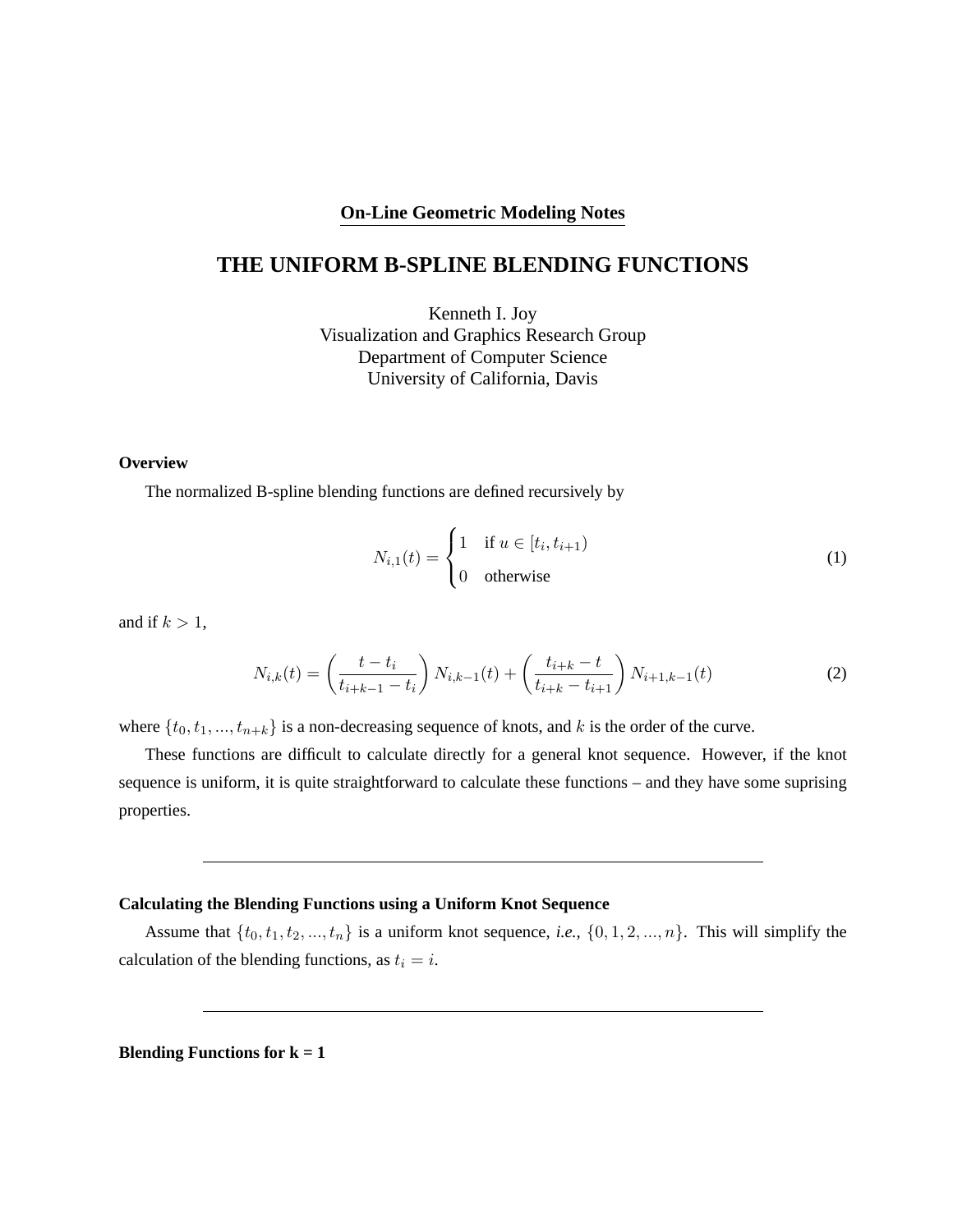if  $k = 1$ , then by using equation (1), we can write the normalized blending functions as

$$
N_{i,1}(t) = \begin{cases} 1 & \text{if } u \in [i, i+1) \\ 0 & \text{otherwise} \end{cases}
$$
 (3)

These are shown together in the following figure, where we have plotted  $N_{0,1}$ ,  $N_{1,1}$ ,  $N_{2,1}$ , and  $N_{3,1}$  respectively, over five of the knots. Note the white circle at the end of the line where the functions value is 1. This represents the affect of the "open-closed" interval found in equation (1).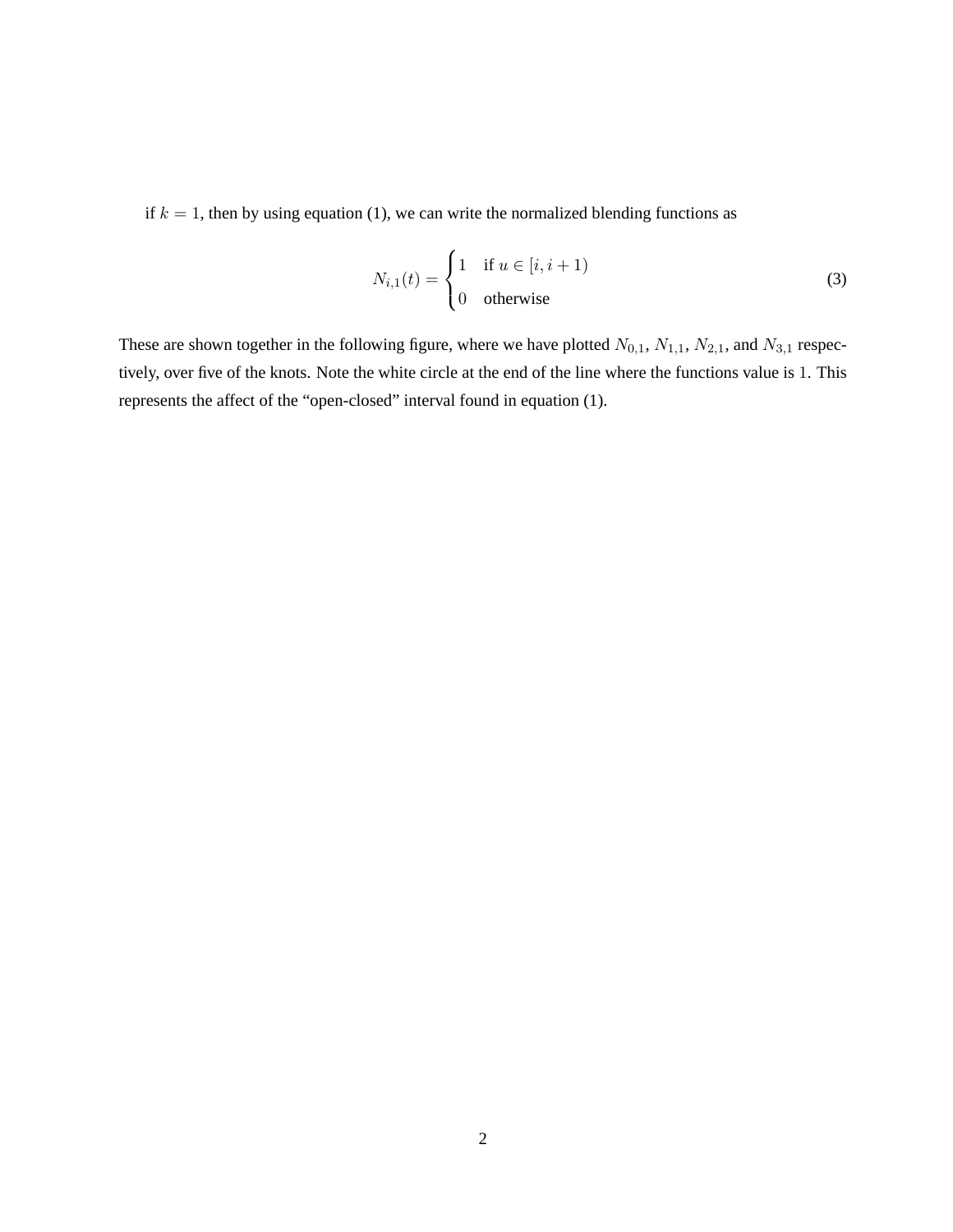

These functions have support (the region where the curve is nonzero) in an interval, with  $N_{i,1}$  having support on  $[i, i + 1)$ . They are also clearly shifted versions of each other – e.g.,  $N_{i+1,1}$  is just  $N_{i,1}$  shifted one unit to the right. In fact, we can write  $N_{i,1}(t) = N_{0,1}(t - i)$ 

**Blending Functions for k = 2**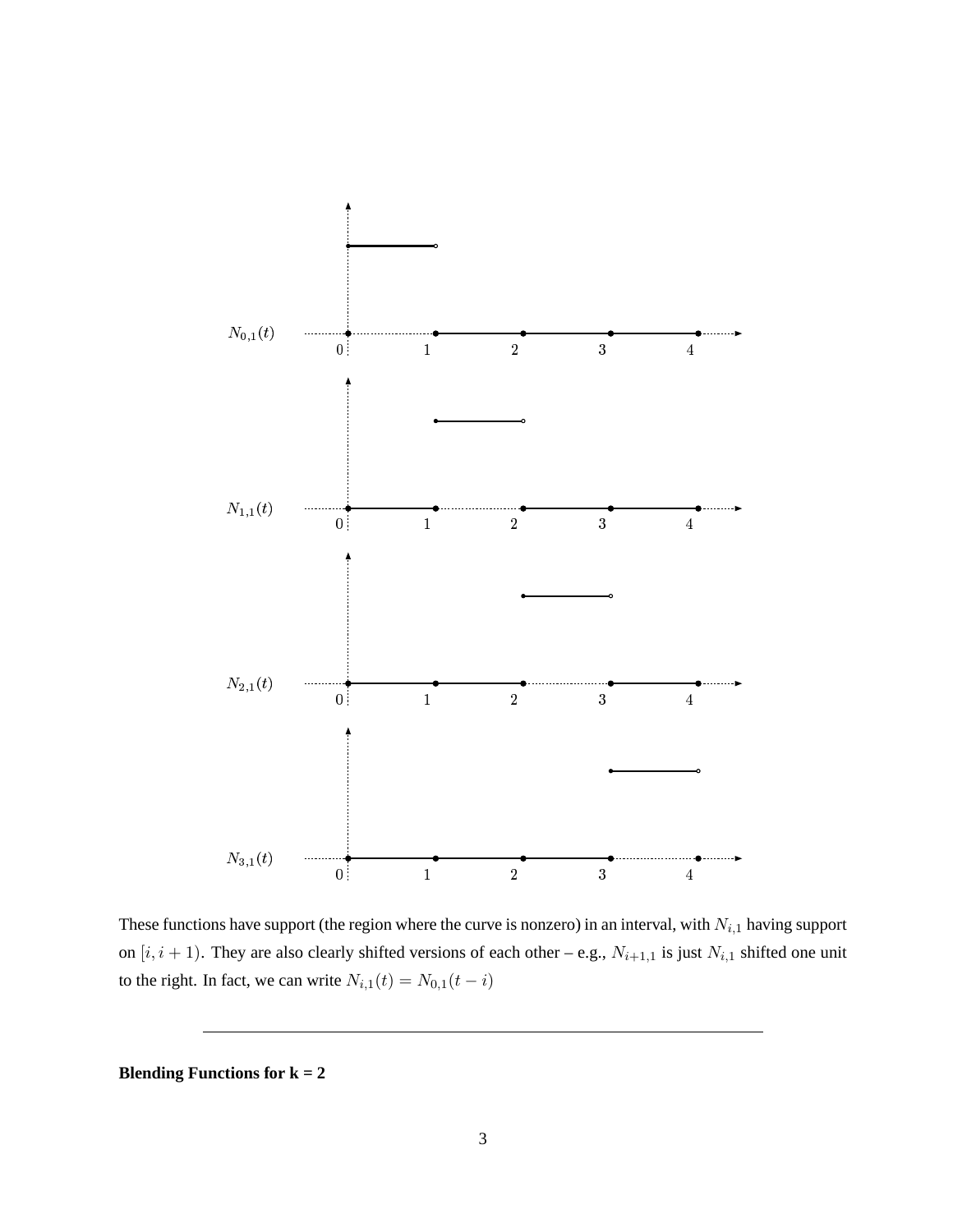If  $k = 2$  then  $N_{0,2}$  can be written as a weighted sum of  $N_{0,1}$  and  $N_{1,1}$  by equation (2). This gives

$$
N_{0,2}(t) = \frac{t - t_0}{t_1 - t_0} N_{0,1}(t) + \frac{t_2 - t}{t_2 - t_1} N_{1,1}(t)
$$
  
=  $tN_{0,1}(t) + (2 - t)N_{1,1}(t)$   
= 
$$
\begin{cases} t & \text{if } 0 \le t < 1 \\ 2 - t & \text{if } 1 \le t < 2 \\ 0 & \text{otherwise} \end{cases}
$$

This curve is shown in the following figure. The curve is piecewise linear, with support in the interval [0, 2].



These functions are commonly referred to as "hat" functions and are used as blending functions in many linear interpolation problems.

Similarly, we can calculate  $N_{1,2}$  to be

$$
N_{1,2}(t) = \frac{t - t_1}{t_2 - t_1} N_{1,1}(t) + \frac{t_3 - t}{t_3 - t_2} N_{2,1}(t)
$$
  
=  $(t - 1)N_{1,1}(t) + (3 - t)N_{2,1}(t)$   
= 
$$
\begin{cases} t - 1 & \text{if } 1 \le t < 2 \\ 3 - t & \text{if } 2 \le t < 3 \\ 0 & \text{otherwise} \end{cases}
$$

This curve is shown in the following figure, and it is easily seen to be a shifted version of  $N_{0,2}$ .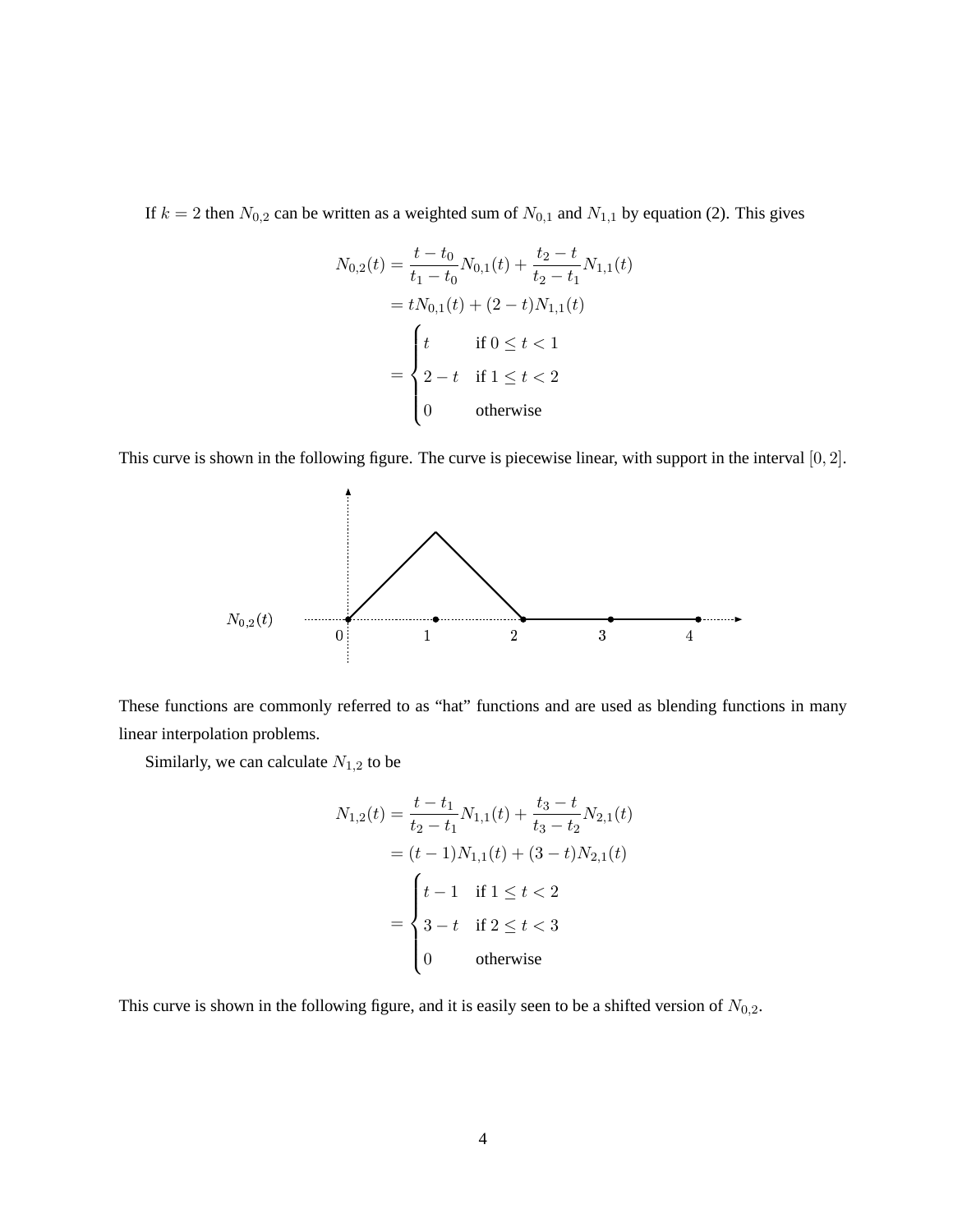

Finally, we have that

$$
N_{1,2}(t) = \begin{cases} t-2 & \text{if } 2 \le t < 3 \\ 4-t & \text{if } 3 \le t < 4 \\ 0 & \text{otherwise} \end{cases}
$$

which is shown in the following illustration.





Sinve the curves are shifted versions of each other, we can write

$$
N_{i,2}(t) = N_{0,2}(t - i)
$$

**Blending Functions for k = 3**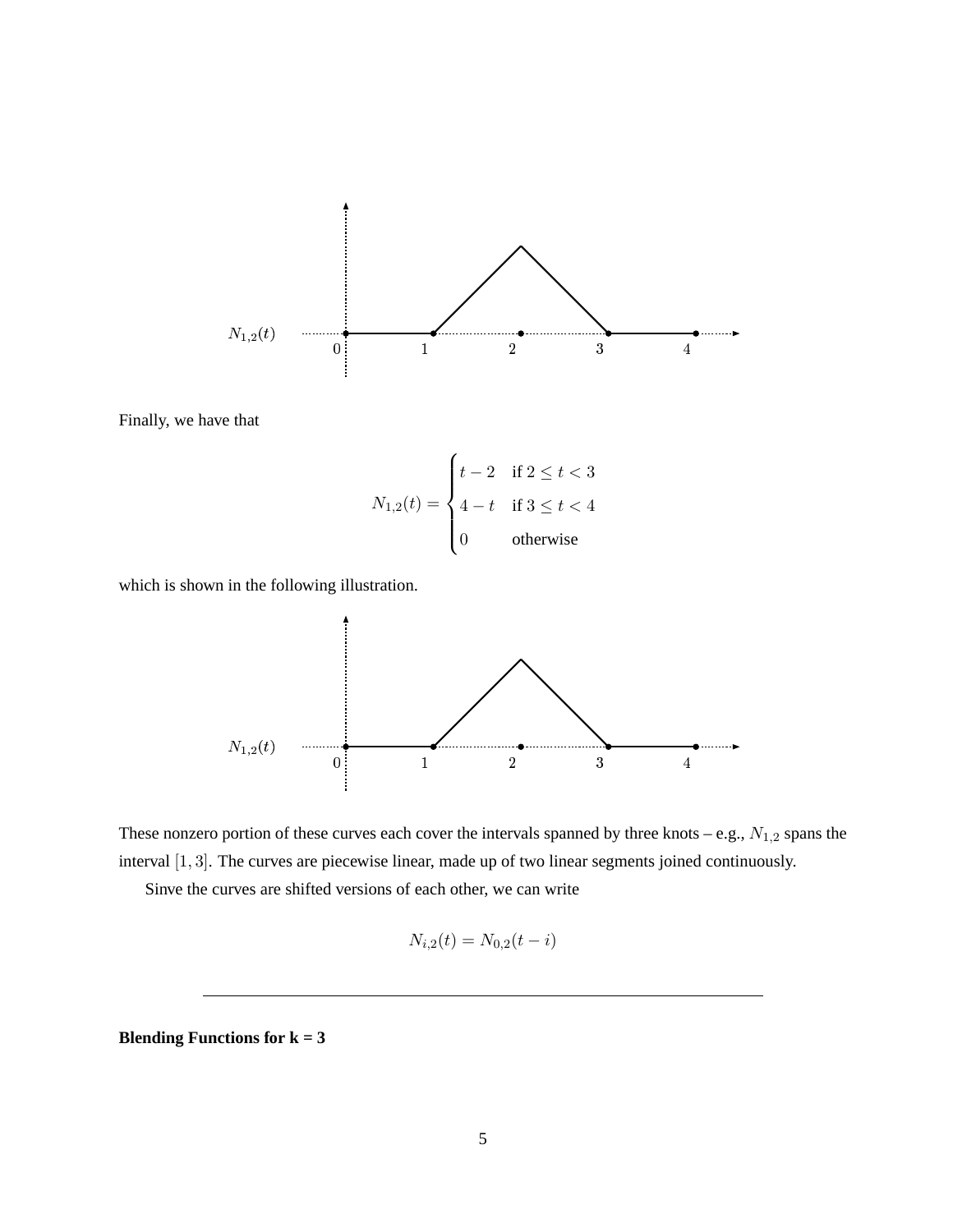For the case  $k = 3$ , we again use equation (2) to obtain

$$
N_{0,3}(t) = \frac{t - t_0}{t_2 - t_0} N_{0,2}(t) + \frac{t_3 - t}{t_3 - t_1} N_{1,2}(t)
$$
  
\n
$$
= \frac{t}{2} N_{0,2}(t) + \frac{3 - t}{2} N_{1,2}(t)
$$
  
\n
$$
= \begin{cases} \frac{t^2}{2} & \text{if } 0 \le t < 1 \\ \frac{t^2}{2} (2 - t) + \frac{3 - t}{2} (t - 1) & \text{if } 1 \le t < 2 \\ \frac{(3 - t)^2}{2} & \text{if } 2 \le t < 3 \end{cases}
$$
  
\n
$$
= \begin{cases} \frac{t^2}{2} & \text{if } 0 \le t < 1 \\ \frac{-3 + 6t - 2t^2}{2} & \text{if } 1 \le t < 2 \\ \frac{(3 - t)^2}{2} & \text{if } 2 \le t < 3 \\ 0 & \text{otherwise} \end{cases}
$$

and by nearly identical calculations,

$$
N_{1,3}(t) = \frac{t - t_1}{t_3 - t_1} N_{1,2}(t) + \frac{t_4 - t}{t_4 - t_2} N_{2,2}(t)
$$
  
= 
$$
\frac{t - 1}{2} N_{1,2}(t) + \frac{4 - t}{2} N_{2,2}(t)
$$
  
= 
$$
\begin{cases} \frac{(t - 1)^2}{2} & \text{if } 1 \le t < 2\\ \frac{-11 + 10t - 2t^2}{2} & \text{if } 2 \le t < 3\\ \frac{(4 - t)^2}{2} & \text{if } 3 \le t < 4\\ 0 & \text{otherwise} \end{cases}
$$

These curves are shown in the following figure. They are clearly piecewise quadratic curves, each made up of three parabolic segments that are joined at the knot values (we have placed tick marks on the curves to show where they join).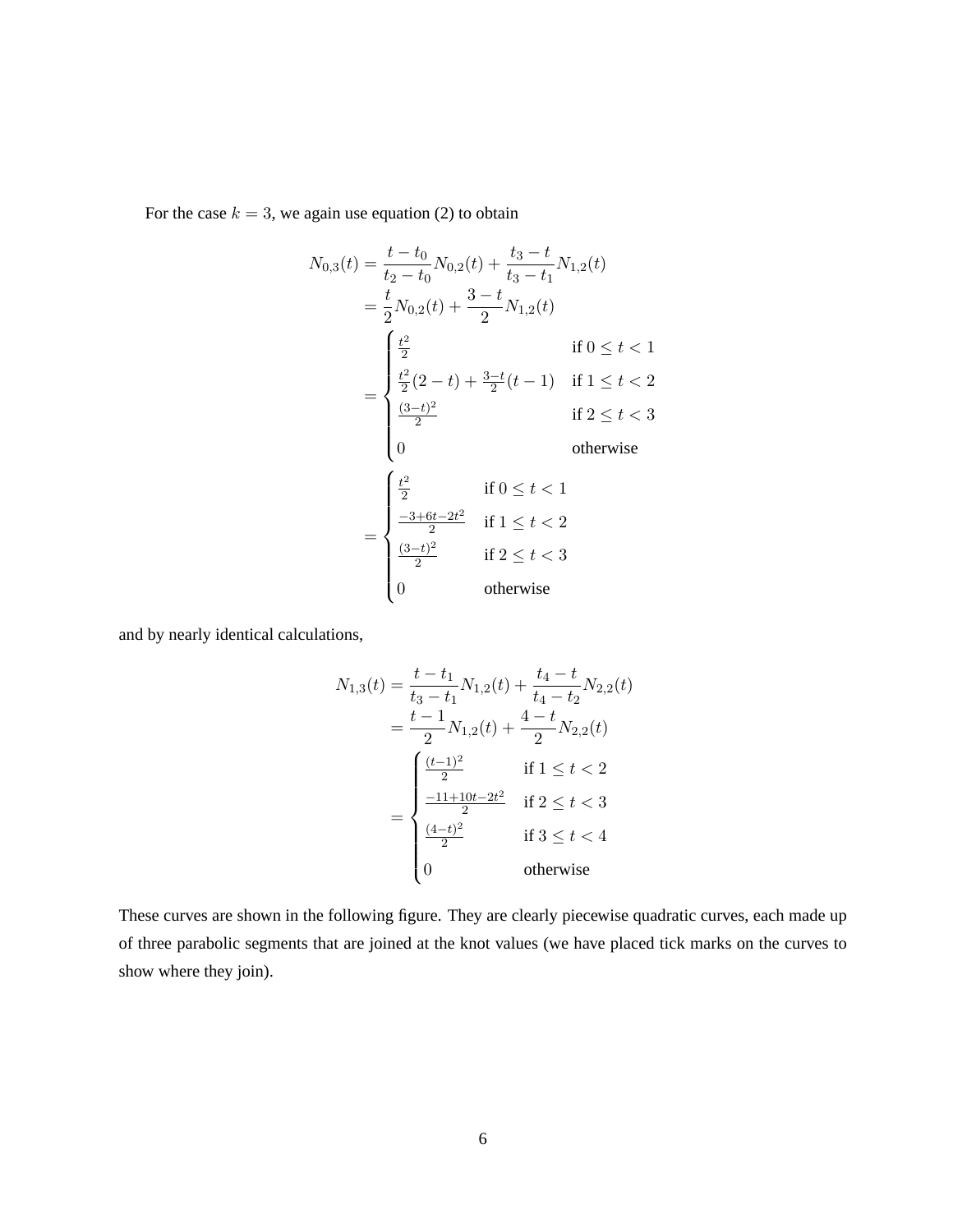

The nonzero portion of these two curves each span the interval between four consecutive knots – e.g., the nonzero portion of  $N_{1,3}$  spans the interval [1, 4]. Again,  $N_{1,3}$  can be seen visually to be a shifted version of  $N_{0,3}$ . (This fact can also be seen analytically by substituting  $t + 1$  for t in the equation for  $N_{1,3}$ .) We can write

$$
N_{i,3}(t) = N_{0,3}(t - i)
$$

### **Blending Functions of Higher Orders**

It is not too difficult to conclude that the  $N_{i,4}$  blending functions will be piecewise cubic functions. The support of  $N_{i,4}$  will be the interval  $[i, i + 4]$  and each of the blending functions will be shifted versions of each other, allowing us to write

$$
N_{i,4}(t) = N_{0,4}(t - i)
$$

In general, the uniform blending functions  $N_{i,k}$  will be piecewise  $k - 1$ st degree functions having support in the interval  $[i, i + k]$ . They will be shifted versions of each other and each can be written in terms of a "basic" function

$$
N_{i,k}(t) = N_{0,k}(t - i)
$$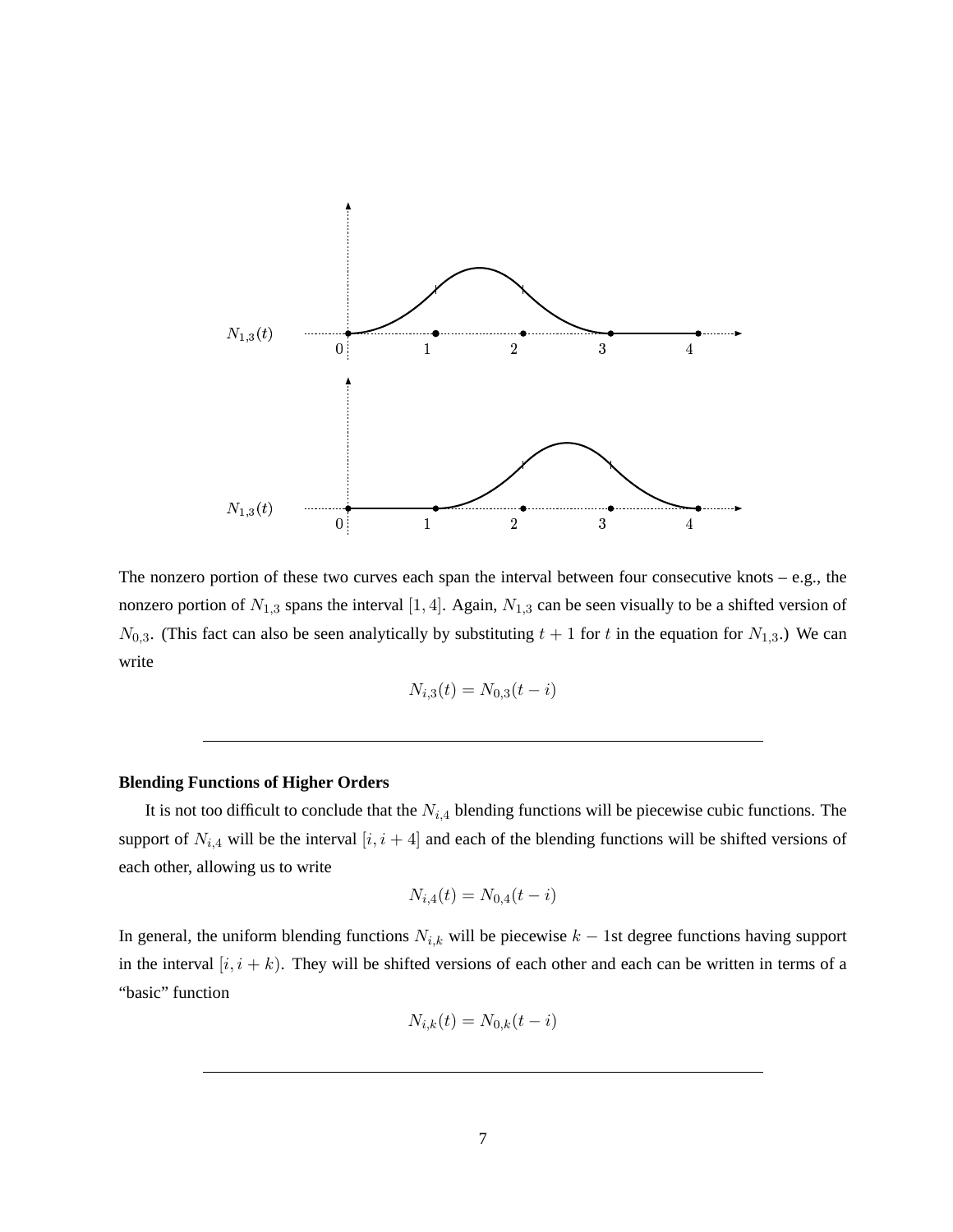### **Summary**

In the case of the uniform knot sequence, the blending functions are fairly easy to calculate, are shifted versions of each other, and have support over a simple interval determined by the knots. These characteristics are unique to the uniform blending functions.

For other special characteristics see the notes that describe writing the uniform blending functions as a convolution, and the notes that describe the two-scale relation for uniform B-splines

**All contents copyright (c) 1996, 1997, 1998, 1999, 2000 Computer Science Department, University of California, Davis All rights reserved.**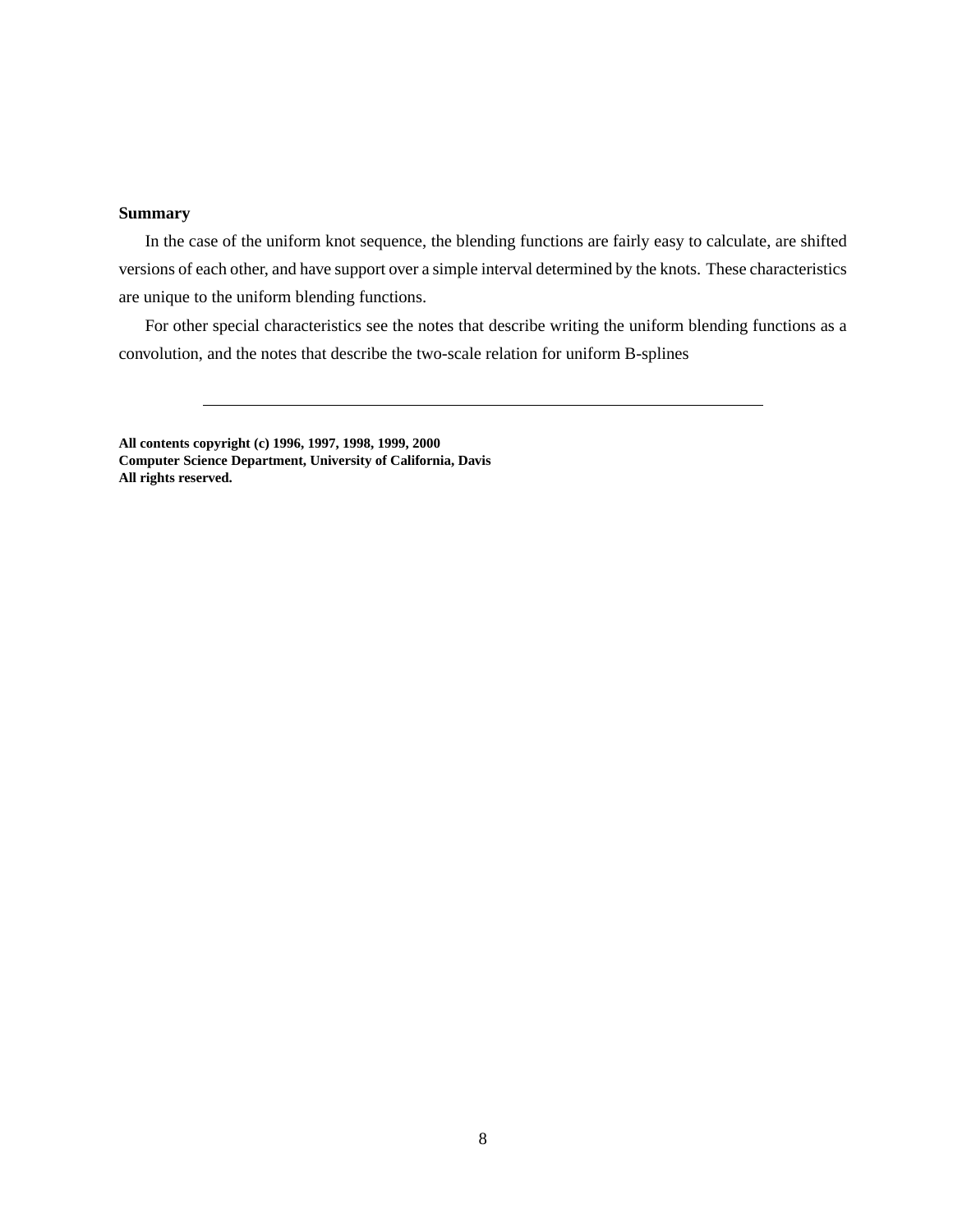### **On-Line Geometric Modeling Notes**

# **THE DEBOOR-COX CALCULATION**

Kenneth I. Joy Visualization and Graphics Research Group Department of Computer Science University of California, Davis

#### **Overview**

In 1972, Carl DeBoor and M.G. Cox independently discovered the relationship between the analytic and geometric definitions of B-splines. Starting with the definition of the normalized B-spline blending functions, these two researchers were able to develop the geometric definition of the B-spline. It is this calculation that is discussed in this paper.

### **Definition of the B-Spline Curve**

A B-spline curve  $P(t)$ , is defined by

$$
\mathbf{P}(t) = \sum_{i=0}^{n} \mathbf{P}_{i} N_{i,k}(t)
$$
 (1)

where

- the  $\{P_i : i = 0, 1, ..., n\}$  are the control points,
- $k$  is the order of the polynomial segments of the B-spline curve. Order  $k$  means that the curve is made up of piecewise polynomial segments of degree  $k - 1$ ,
- the  $N_{i,k}(t)$  are the "normalized B-spline blending functions". They are described by the order k and by a non-decreasing sequence of real numbers

$$
\{t_i : i = 0, ..., n + k\}.
$$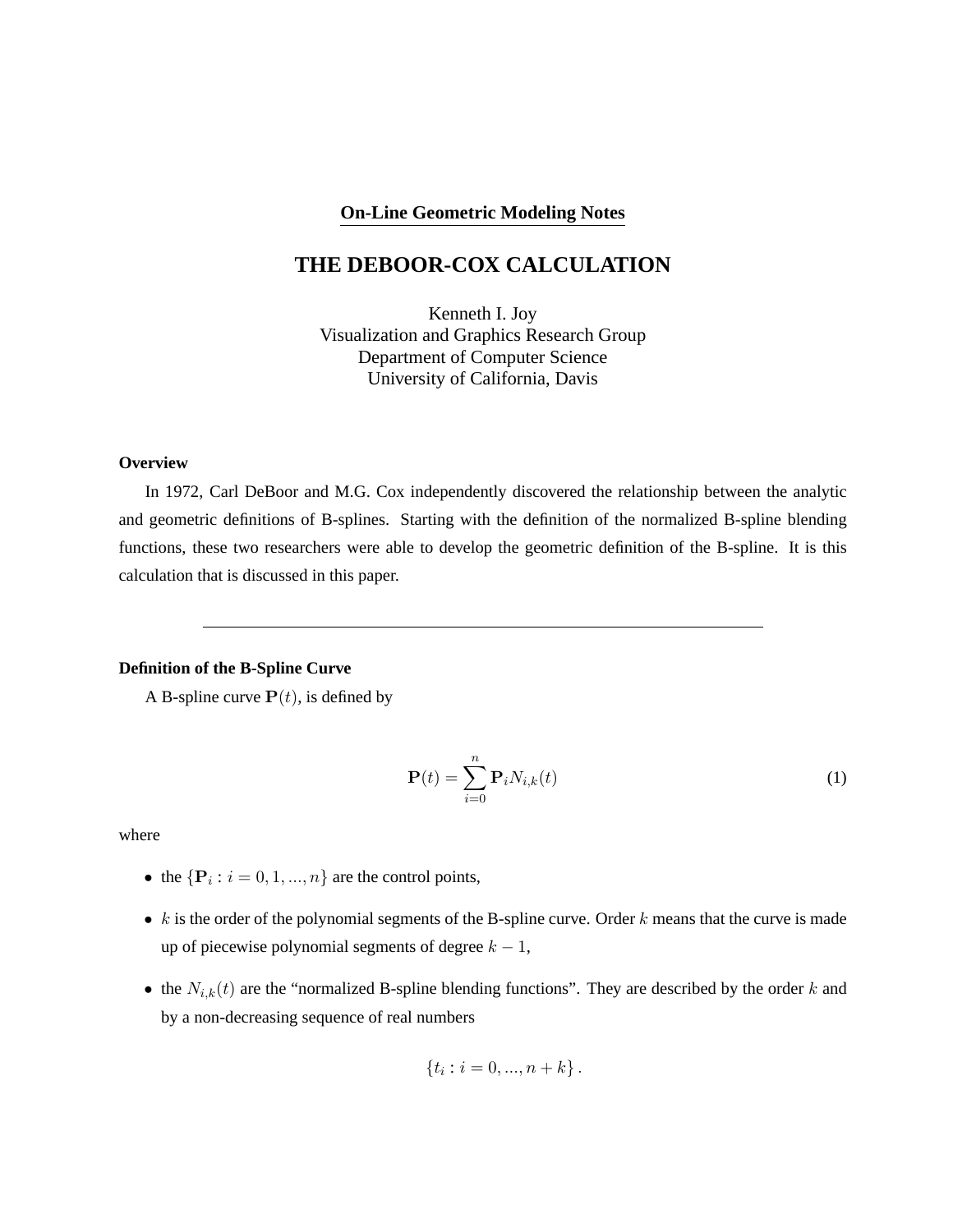normally called the "knot sequence". The  $N_{i,k}$  functions are described as follows

$$
N_{i,1}(t) = \begin{cases} 1 & \text{if } t \in [t_i, t_{i+1}), \\ 0 & \text{otherwise.} \end{cases} \tag{2}
$$

and if  $k > 1$ ,

$$
N_{i,k}(t) = \left(\frac{t - t_i}{t_{i+k-1} - t_i}\right) N_{i,k-1}(t) + \left(\frac{t_{i+k} - t}{t_{i+k} - t_{i+1}}\right) N_{i+1,k-1}(t)
$$
\n(3)

• the parameter t ranges throughout the interval  $[t_{k-1}, t_{n+1})$ .

We note that if, in equation (3), either of the  $N$  terms on the right hand side of the equation are zero, or the subscripts are out of the range of the summation limits, then the associated fraction is not evaluated and the term becomes zero. This is to avoid a zero-over-zero evaluation problem.

The order k is independent of the number of control points  $(n + 1)$ . In the B-Spline curve, unlike the Bezier Curve, we have the flexibility of using many control points, and restricting the degree of the ´ polymonial segments.

#### **The DeBoor-Cox Calculation**

In the DeBoor-Cox calculation, we substitute the definition of  $N_{i,k}(t)$  given in equation (3), into the right-hand side of

$$
\mathbf{P}(t) = \sum_{i=0}^{n} \mathbf{P}_{i} N_{i,k}(t)
$$

and simplify. This will give us the definition of  $P(t)$  in terms of  $N_{i,k-1}$ , which is of lower degree. The general idea is to continue this process until the sum is written with  $N_{i,1}$  functions, which we can evaluate easily.

So here we go. If  $t \in [t_{k-1}, t_{n+1})$ , then by substituting equation (3) into the equation (1), we have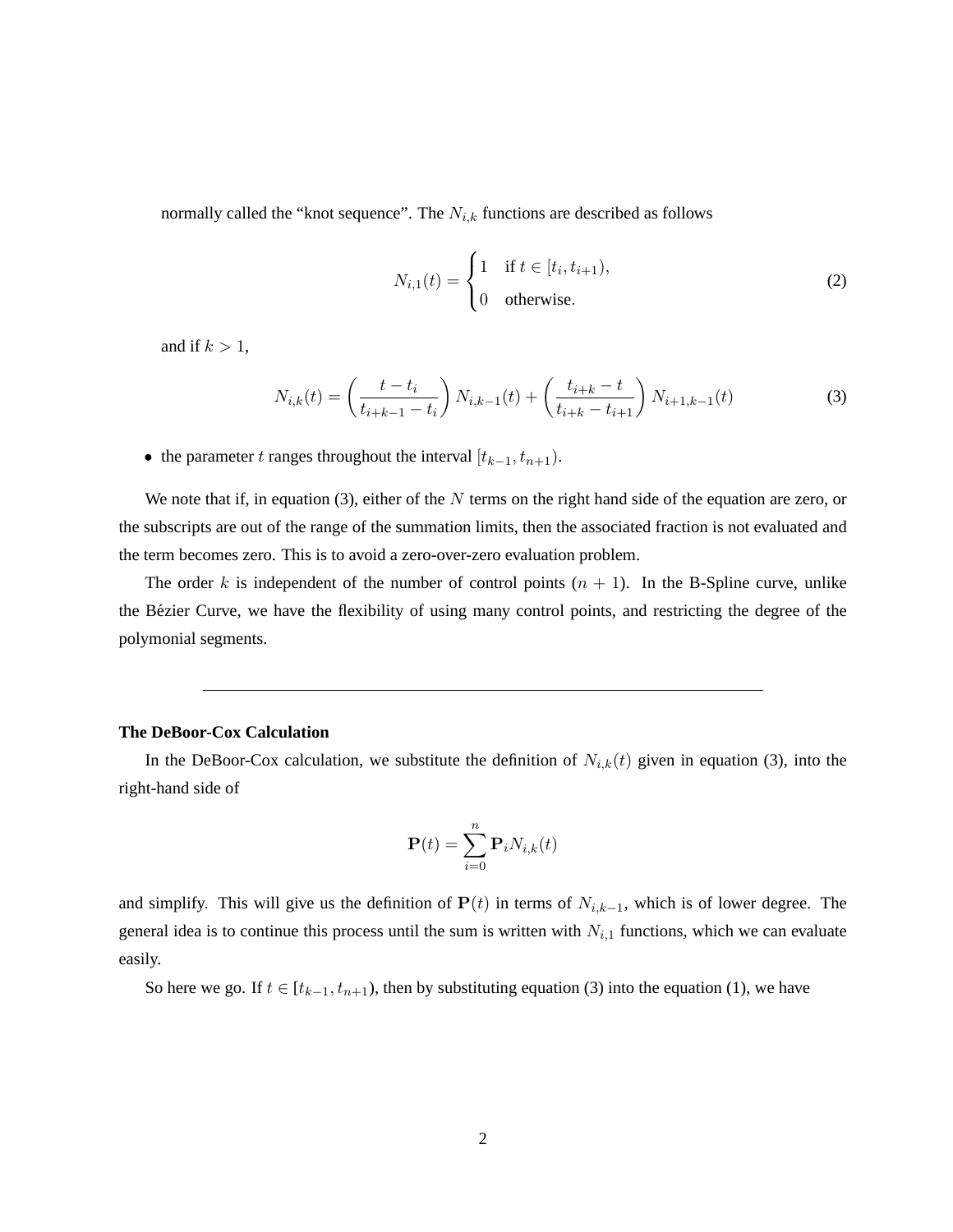$$
\mathbf{P}(t) = \sum_{i=0}^{n} \mathbf{P}_{i} N_{i,k}(t)
$$
  
= 
$$
\sum_{i=0}^{n} \mathbf{P}_{i} \left[ \left( \frac{t - t_{i}}{t_{i+k-1} - t_{i}} \right) N_{i,k-1}(t) + \left( \frac{t_{i+k} - t}{t_{i+k} - t_{i+1}} \right) N_{i+1,k-1}(t) \right]
$$

Distributing the sums, we obtain

$$
= \sum_{i=0}^{n} \mathbf{P}_{i} \left( \frac{t - t_{i}}{t_{i+k-1} - t_{i}} \right) N_{i,k-1}(t) + \sum_{i=0}^{n} \mathbf{P}_{i} \left( \frac{t_{i+k} - t}{t_{i+k} - t_{i+1}} \right) N_{i+1,k-1}(t)
$$

We now separate out those unique terms of each sum,  $N_{0,k-1}$  and  $N_{n+1,k-1}$ , giving

$$
= \mathbf{P}_0 \frac{t - t_0}{t_{k-1} - t_0} N_{0,k-1}(t) + \sum_{i=1}^n \mathbf{P}_i \left( \frac{t - t_i}{t_{i+k-1} - t_i} \right) N_{i,k-1}(t)
$$
  
+ 
$$
\sum_{i=0}^{n-1} \mathbf{P}_i \left( \frac{t_{i+k} - t}{t_{i+k} - t_{i+1}} \right) N_{i+1,k-1}(t) + \mathbf{P}_n \left( \frac{t_{n+k} - t}{t_{n+k} - t_{n+1}} \right) N_{n+1,k-1}(t)
$$

Now since the support of a B-spline blending function  $N_{i,k}(t)$  is the interval  $[t_i, t_{i+k}]$ , we have that  $N_{0,k-1}$  is non-zero only if  $t \in [t_0, t_{k-1})$ , which is outside the interval  $[t_{k-1}, t_{n+1})$  (where  $\mathbf{P}(t)$  is defined). Thus,  $N_{0,k-1}(t) \equiv 0$ . Also  $N_{n+1,k-1}$  is non-zero only if  $t \in [t_{n+1}, t_{n+k-1})$ , which is outside the interval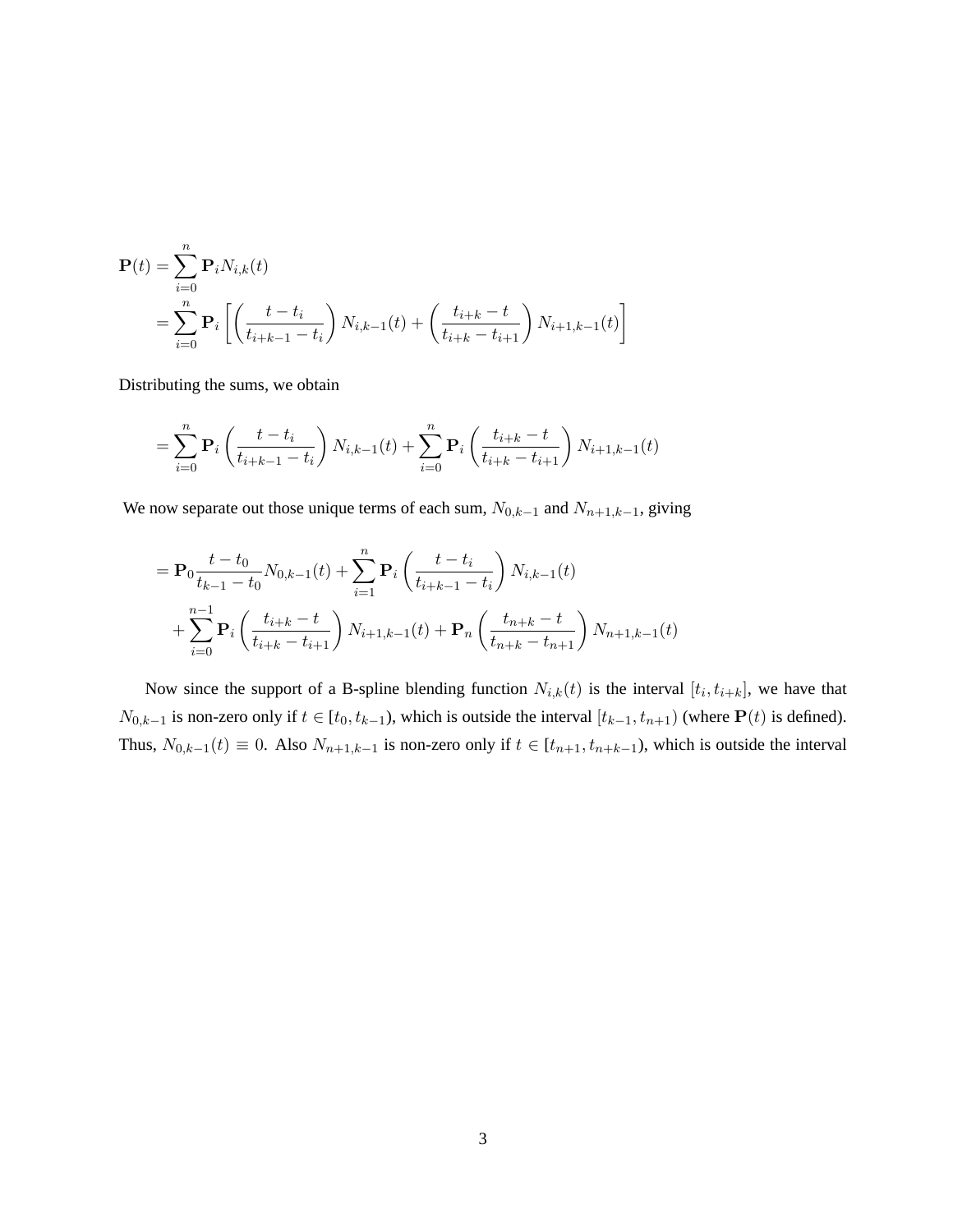$[t_{k-1}, t_{n+1})$ . Thus,  $N_{n+1,k-1}(t) \equiv 0$  and we have

$$
\mathbf{P}(t) = \sum_{i=1}^{n} \mathbf{P}_{i} \left[ \frac{t - t_{i}}{t_{i+k-1} - t_{i}} \right] N_{i,k-1}(t) + \sum_{i=0}^{n-1} \mathbf{P}_{i} \left[ \frac{t_{i+k} - t}{t_{i+k} - t_{i+1}} \right] N_{i+1,k-1}(t)
$$

If we change the summation limits, we get

$$
= \sum_{i=1}^{n} \mathbf{P}_{i} \left[ \frac{t - t_{i}}{t_{i+k-1} - t_{i}} \right] N_{i,k-1}(t) + \sum_{i=1}^{n} \mathbf{P}_{i-1} \left[ \frac{t_{i+k-1} - t}{t_{i+k-1} - t_{i}} \right] N_{i,k-1}(t)
$$

Combining the two sums, and rewriting, we obtain

$$
= \sum_{i=1}^{n} \left[ \left( \frac{t_{i+k-1} - t}{t_{i+k-1} - t_i} \right) \mathbf{P}_{i-1} + \left( \frac{t - t_i}{t_{i+k-1} - t_i} \right) \mathbf{P}_i \right] N_{i,k-1}(t)
$$

If we denote

$$
\mathbf{P}_{i}^{(1)}(t) = \left(\frac{t_{i+k-1} - t}{t_{i+k-1} - t_i}\right) \mathbf{P}_{i-1} + \left(\frac{t - t_i}{t_{i+k-1} - t_i}\right) \mathbf{P}_{i}
$$

then the above result may be written

$$
\mathbf{P}(t) = \sum_{i=1}^{n} \mathbf{P}_i^{(1)}(t) N_{i,k-1}(t)
$$

Now we have written the summation terms of equation (1) in terms of blending functions of lower degree. Of course, we have transferred some of the complexity to the  $P_i^{(1)}$  $i^{(1)}$ s, but we retain a similar form with control points  ${\bf P}_i^{(1)}$  $i<sup>(1)</sup>s$  weighted by blending functions, and we can repeat this calculation again.

Once again then, repeating the calculation and manipulating the sums, we obtain

$$
\mathbf{P}(t) = \sum_{i=2}^{n} \mathbf{P}_i^{(2)}(t) N_{i,k-2}(t)
$$

where

$$
\mathbf{P}_{i}^{(2)}(t) = \left(\frac{t_{i+k-2} - t}{t_{i+k-2} - t_i}\right) \mathbf{P}_{i-1}^{(1)}(t) + \left(\frac{t - t_i}{t_{i+k-2} - t_i}\right) \mathbf{P}_{i}^{(1)}(t)
$$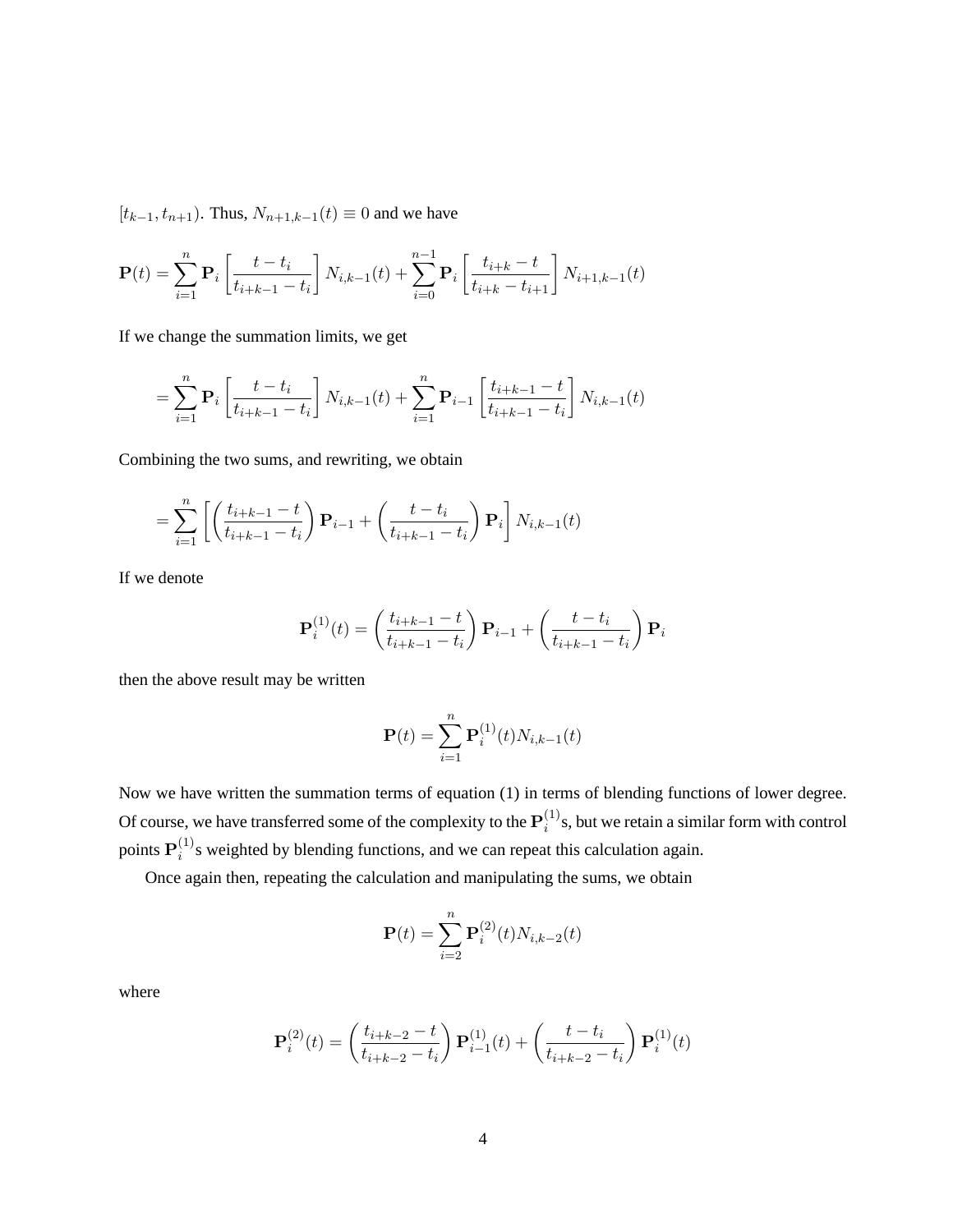(Note the appearance of the 2s on the right-hand side of the equation.)

If we continue with this process again, we will manipulate the sum so that the blending functions have order  $k - 3$ . Then again with give us  $k - 4$ , and eventually we will obtain blending functions of order 1. We are lead to the following result: If we define

$$
\mathbf{P}_{i}^{(j)}(t) = \begin{cases} (1 - \tau_{i}^{j}) \mathbf{P}_{i-1}^{(j-1)}(t) + \tau_{i}^{j} \mathbf{P}_{i}^{(j-1)}(t) & \text{if } j > 0\\ \mathbf{P}_{i} & \text{if } j = 0 \end{cases}
$$
(4)

where

$$
\tau_i^j = \frac{t - t_i}{t_{i+k-j} - t_i}
$$

Then, if t is in the interval  $[t_l, t_{l+1})$ , we have

$$
\mathbf{P}(t) = \mathbf{P}_l^{(k-1)}(t)
$$

This can be shown by continuing the DeBoor-Cox calculation  $k - 1$  times. When complete, we arrive at the formula

$$
\mathbf{P}(t) = \sum_{i=k-1}^{n} \mathbf{P}_i^{(k-1)}(t) N_{i,1}(t)
$$

where  ${\bf P}_i^{(j)}$  $i^{(j)}(t)$  is given in equation (4). (Note the algebraic simplification that the  $\tau$ 's provide.) If  $t \in$  $[t_l, t_{l+1}]$ , then then the only nonzero term of the sum is the *l*th term, which is one, and the sum must equal  $\mathbf{P}_{l}^{(k-1)}$  $\binom{k-1}{l}(t)$ .

This enables us to define the geometrical definition of the B-spline curve.

### **Geometric Definition of the B-Spline Curve**

Given a set of Control Points

$$
\mathbf{P}_0, \mathbf{P}_1, ..., \mathbf{P}_n
$$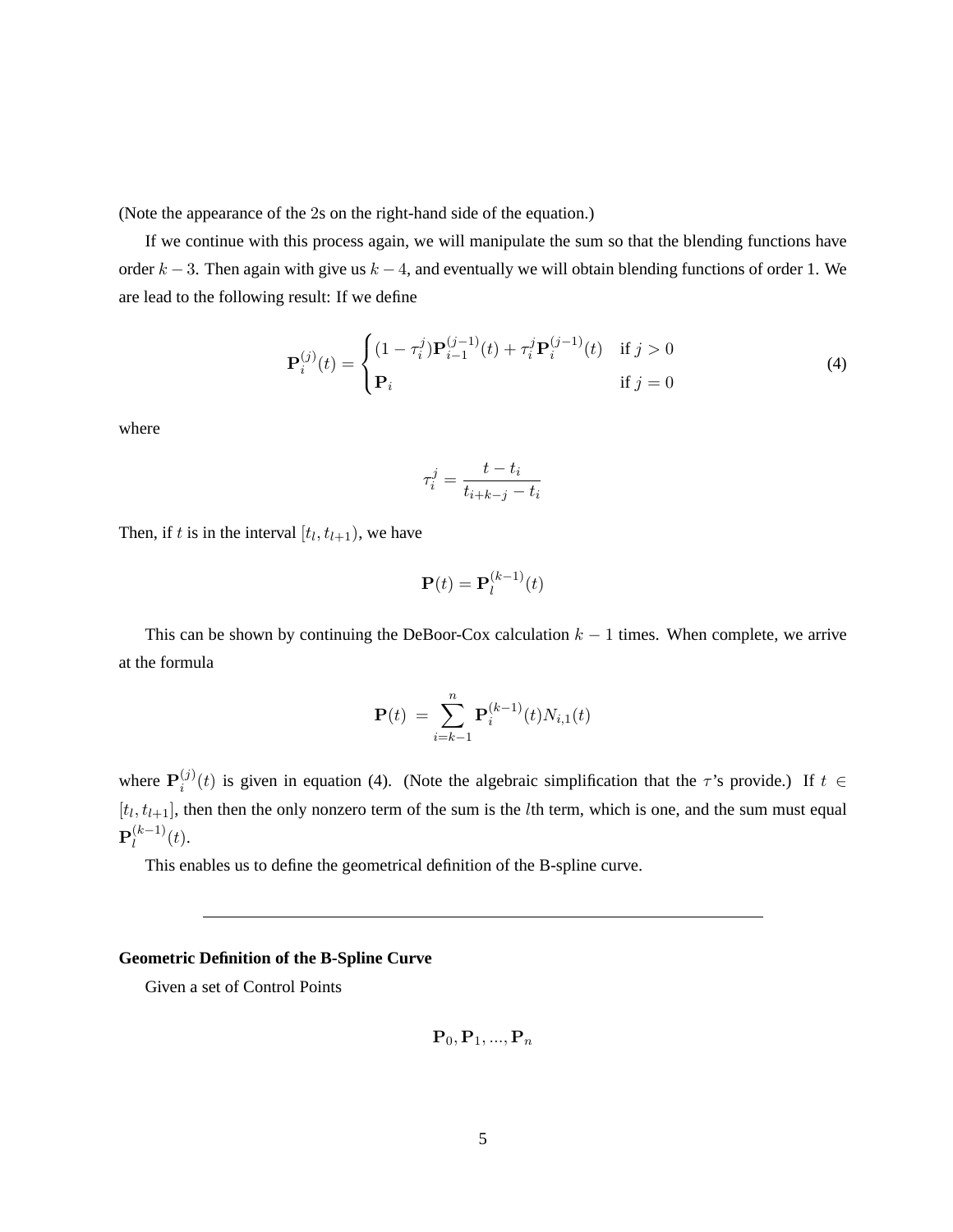and a set of knots

$$
t_0, t_1, \ldots, t_{n+k}
$$

The B-Spline curve of order  $k$  is defined to be

$$
\mathbf{P}(t) = \mathbf{P}_l^{(k-1)}(t) \text{if } t \in [t_l, t_{l+1})
$$

where

$$
\mathbf{P}_{i}^{(j)}(t) = \begin{cases} (1 - \tau_{i}^{j}) \mathbf{P}_{i-1}^{(j-1)}(t) + \tau_{i}^{j} \mathbf{P}_{i}^{(j-1)}(t) & \text{if } j > 0\\ \mathbf{P}_{i} & \text{if } j = 0 \end{cases}
$$

and

$$
\tau_i^j = \frac{t - t_i}{t_{i+k-j} - t_i}
$$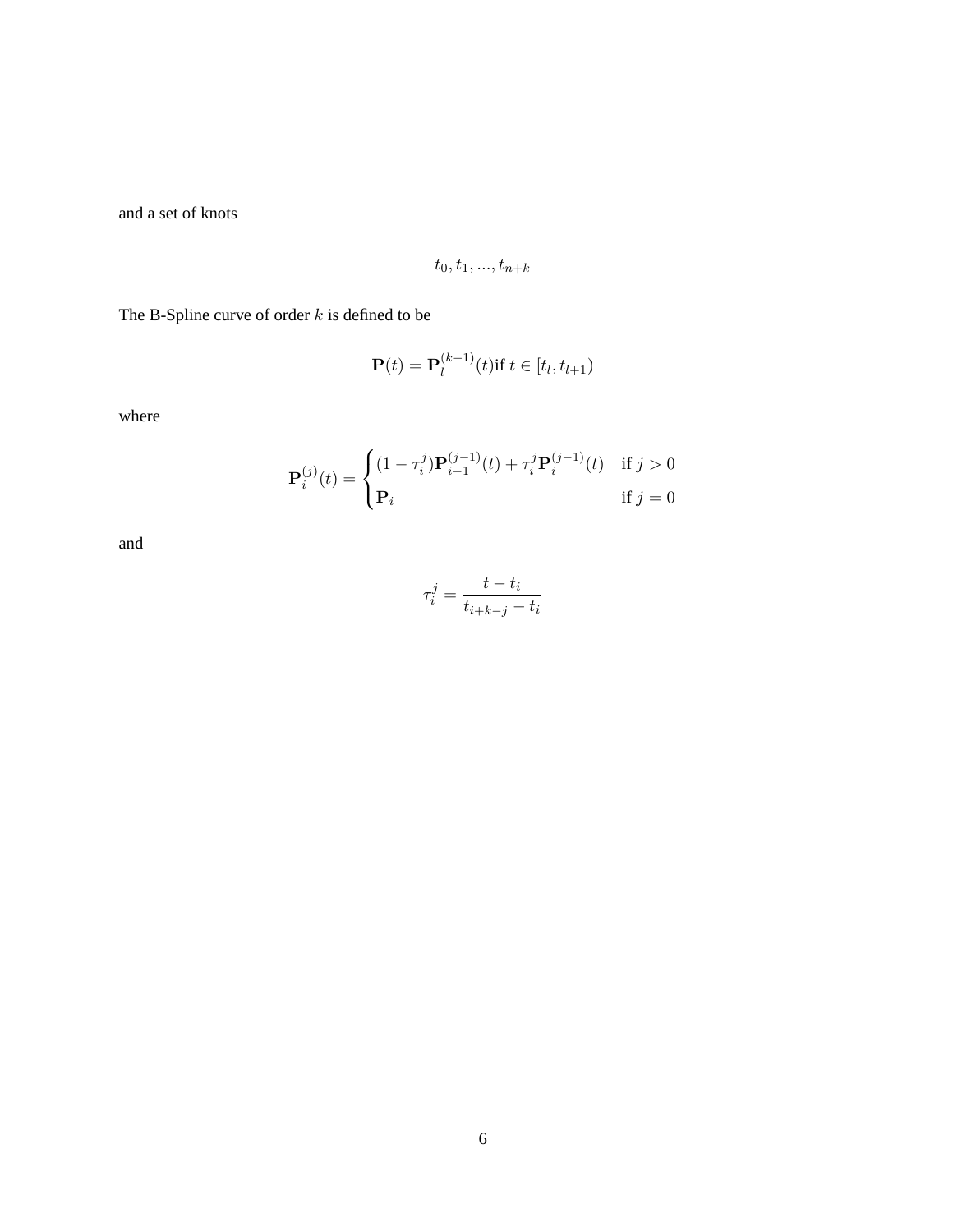It is useful to view the geometric construction as the following pyramid



Any  ${\bf P}_i^{(j)}$  $i_j^{(j)}$  in this pyramid is calculated as a convex combination of the two P functions immediately to it's left.

### **Summary**

The DeBoor-Cox calculation is a fundamental result in the geometric modeling field. It was used to exhibit the relation between the analytic definition of the B-Spline curve and the geometric definition of the curve. The geometric definition of the curve, because of its computational stability has become the primary technique by which points on these curves are calculated.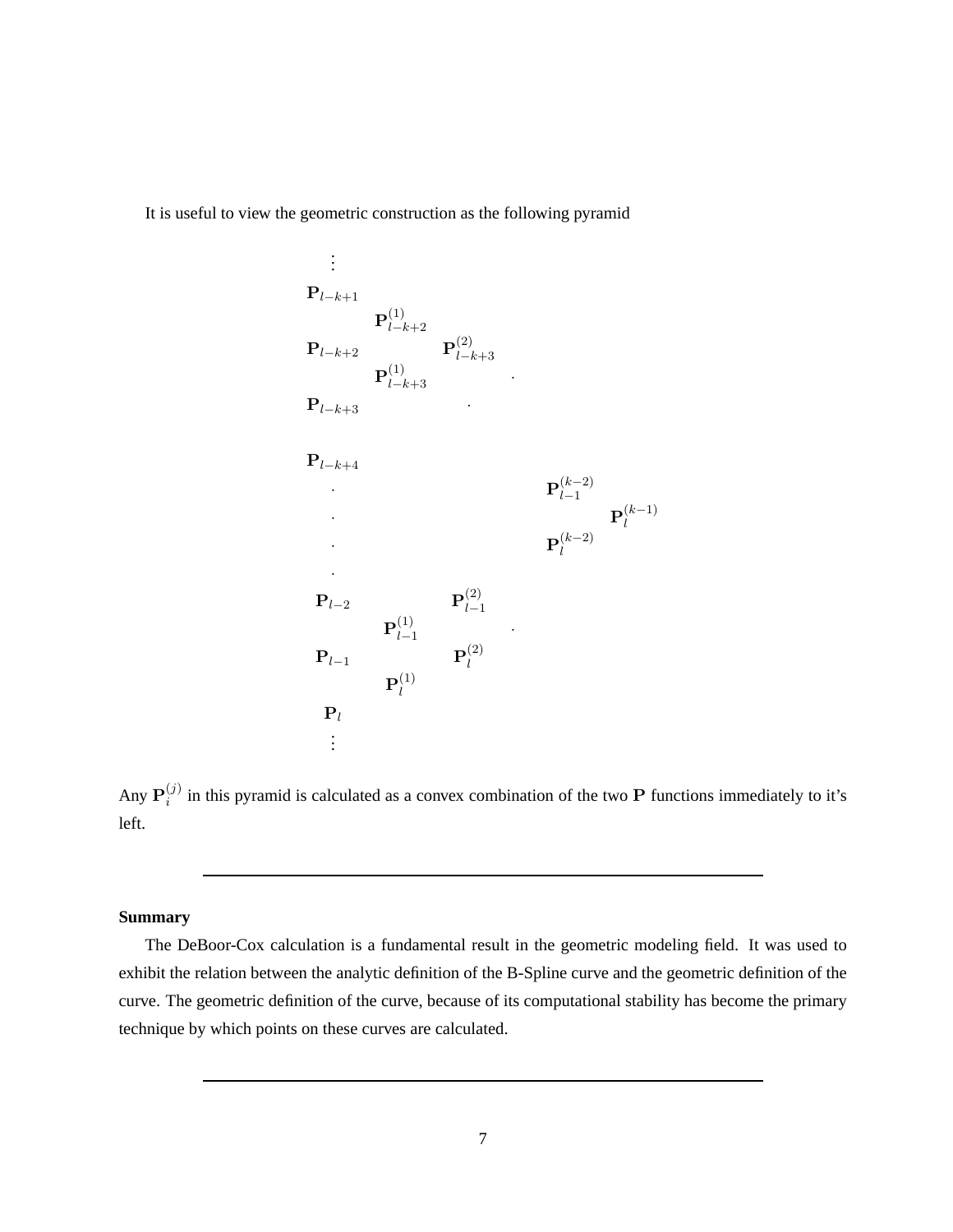**All contents copyright (c) 1996, 1997, 1998, 1999, 2000 Computer Science Department, University of California, Davis All rights reserved.**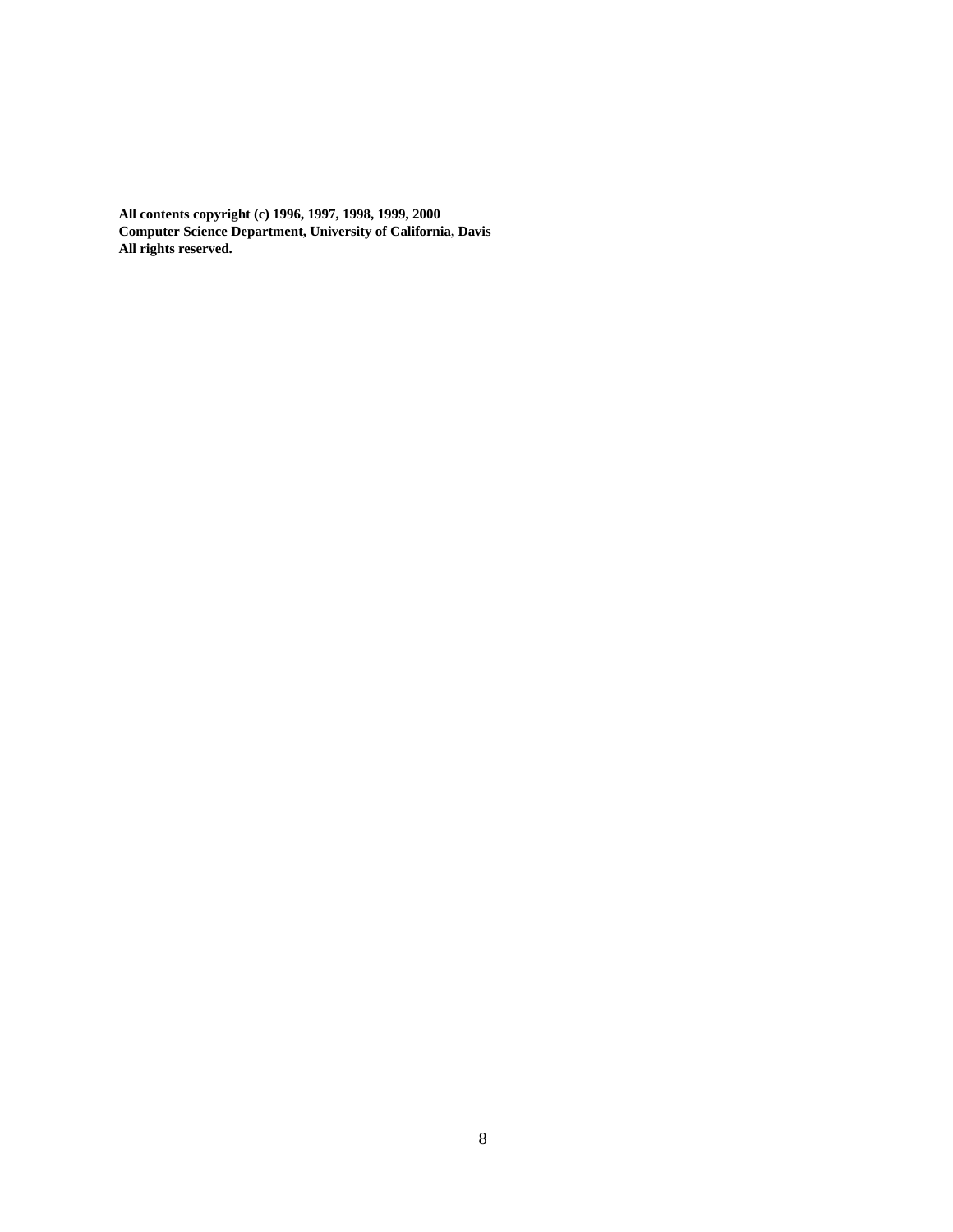### **On-Line Geometric Modeling Notes**

# **THE SUPPORT OF A NORMALIZED B-SPLINE BLENDING FUNCTION**

Kenneth I. Joy Visualization and Graphics Research Group Department of Computer Science University of California, Davis

### **Overview**

A B-spline blending function  $N_{i,k}(t)$  has compact support. This means that the function is zero outside of some interval. In these notes, We find this interval explicitly in terms of the knot sequence.

## **The Support of the Function**

Given an order k, and a knot sequence  $\{t_0, t_1, t_2, ..., t_{n+k}\}$ , the normalized B-spline blending function  $N_{i,k}(t)$  is positive if and only if  $t \in [t_i, t_{i+k})$ .